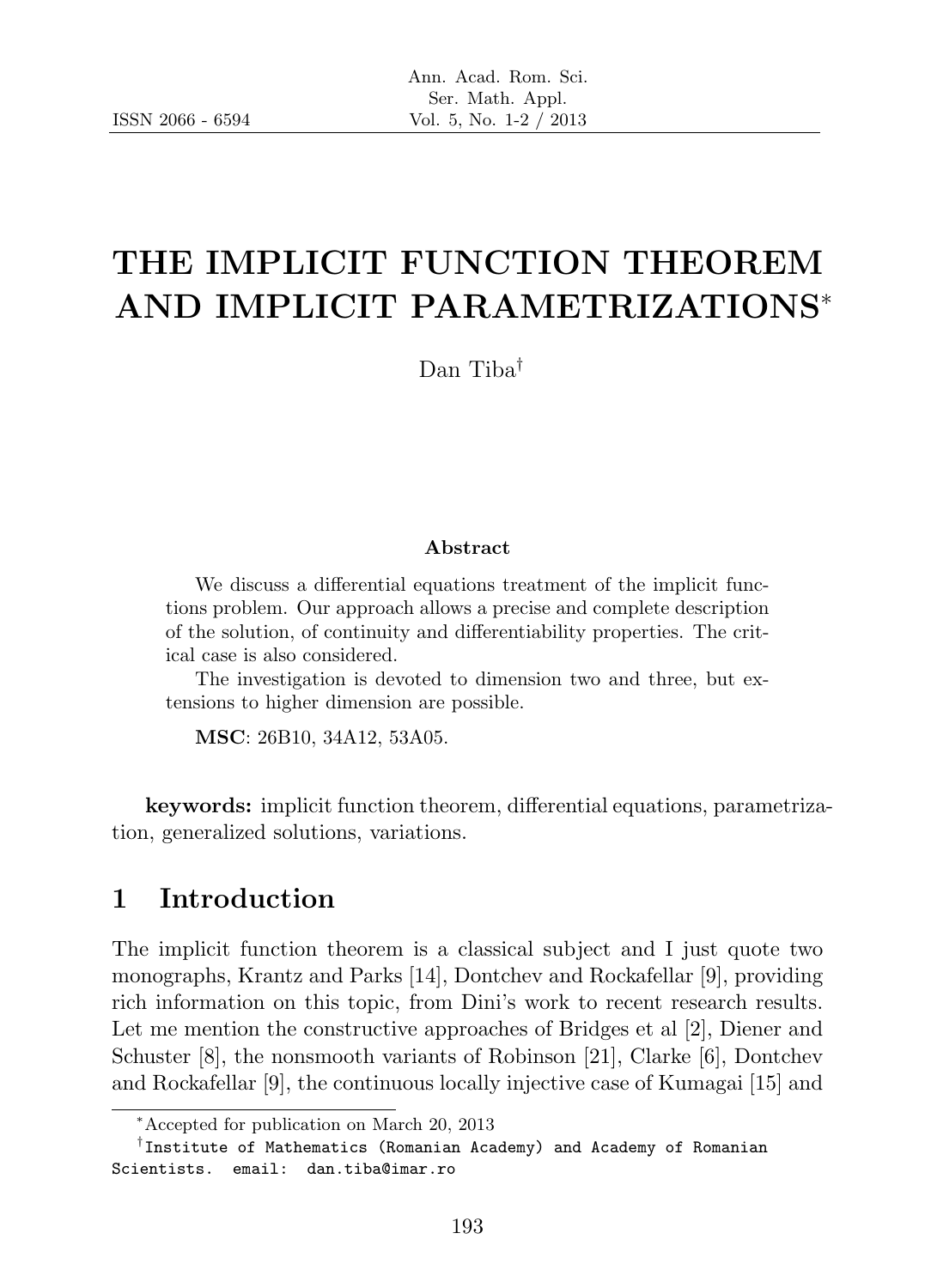Jittorntrum [12], the global theorems of Rheinboldt [22], Palais [18], Cristea [7], Zhang and Ge [10], the power series solutions of Torriani [29], Sokal [25], etc.

The local character of the implicit function theorem is wellknown and some papers bring clarifications in this respect, Holtzmann [11], Chang, He and Prabhu [3] or on the continuous dependence of the solution on the data, its regularity Ombach [19], Citti and Manfredini [5], etc.

In this paper, we discuss an approach based on the use of differential equations in dimension two (Section 2) and in dimension three (Section 3).

In the literature, the (ordinary) differential equation of the implicit functions  $F(t, x) = 0, t \in R, x \in R$ 

(1.1) 
$$
\frac{dx}{dt} = -(D_2F(t,x))^{-1}D_1F(t,x)
$$

or the level set equation

(1.2) 
$$
\frac{\partial \varphi}{\partial t} = v |\nabla_x \varphi|
$$

from the level set method (in free boundary or shape optimization problems) are wellknown, Mirică  $[16]$ , Krantz and Parks  $[14]$ , Osher and Sethian  $[20]$ , Sethian  $[24]$ . In fact,  $[14]$  gives a rather complete analysis of  $(1.1)$ . However, the equations that we use are different and we shall comment on this in the next sections.

Our method seems new and (as in [24]) is "simple and explicit". It provides a fairly complete description of the solution as parametrized geometric objects and may be extended to higher dimension.

We use certain elements of differential geometry, Thorpe [26], and we also mention the deep characterizations of manifolds or surfaces discussed in Ciarlet [4] and its references (in connection with shell theory).

Our hypotheses are slightly weaker than in the classical case. We also introduce generalized solutions in the critical case.

# 2 The two dimensional case

Let  $\Omega \subset R^2$  be an open subset and  $g : \Omega \to R$  satisfy  $g \in C^1(\Omega)$  and

$$
(2.1) \t\t |g(x,y)| + |\nabla g(x,y)| > 0 \t\t \text{in } \Omega,
$$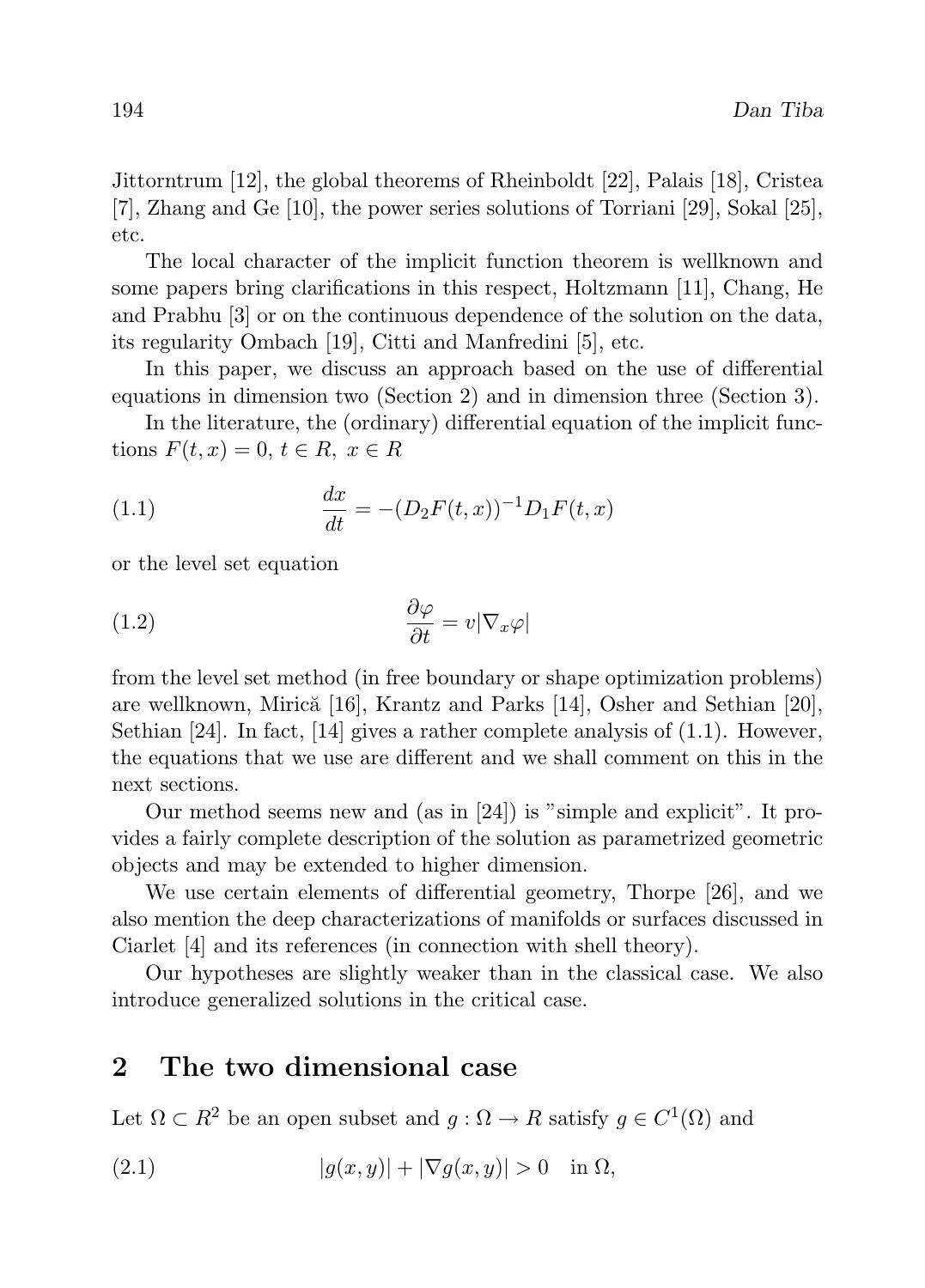where  $|\cdot|$  denotes both the modulus or the Euclidean norm. We examine the implicit equation

$$
(2.2) \t\t g(x,y) = 0 \t\t in  $\Omega$ .
$$

It is known that  $\nabla g(x, y)$  is the normal vector to the level lines of g, in particular to the solution of (2.2). Therefore the vector

(2.3) 
$$
tg(x,y) = \left(-\frac{\partial g}{\partial y}(x,y), \frac{\partial g}{\partial x}(x,y)\right) \neq 0
$$

(sometimes called curl in  $R^2$ ) and gives the tangent to the curve (2.2).

We introduce the ordinary differential system

(2.4) 
$$
x'(t) = -\frac{\partial g}{\partial y}(x(t), y(t))
$$

$$
y'(t) = \frac{\partial g}{\partial x}(x(t), y(t))
$$

with initial condition

$$
(2.5) \t\t x(0) = x_0, \ y(0) = y_0
$$

where  $g(x_0, y_0) = 0$  is assumed.

Note that (2.4) is a Hamiltonian - type system.

Proposition 1 We have

$$
g(x(t), y(t)) = 0, \quad \forall \ t \in I_{\max}.
$$

*Proof.*  $I_{\text{max}}$  is the maximal existence interval for the solution of (2.4), (2.5), according to the Peano theorem (and not necessarily unique). Then, we notice

$$
\frac{d}{dt}[g(x(t), y(t))] = \nabla g(x(t), y(t)) \cdot tg(x(t), y(t)) = 0
$$

on  $I_{\text{max}}$ , by (2.3). This ends the proof together with (2.5) and the condition on  $(x_0, y_0)$ .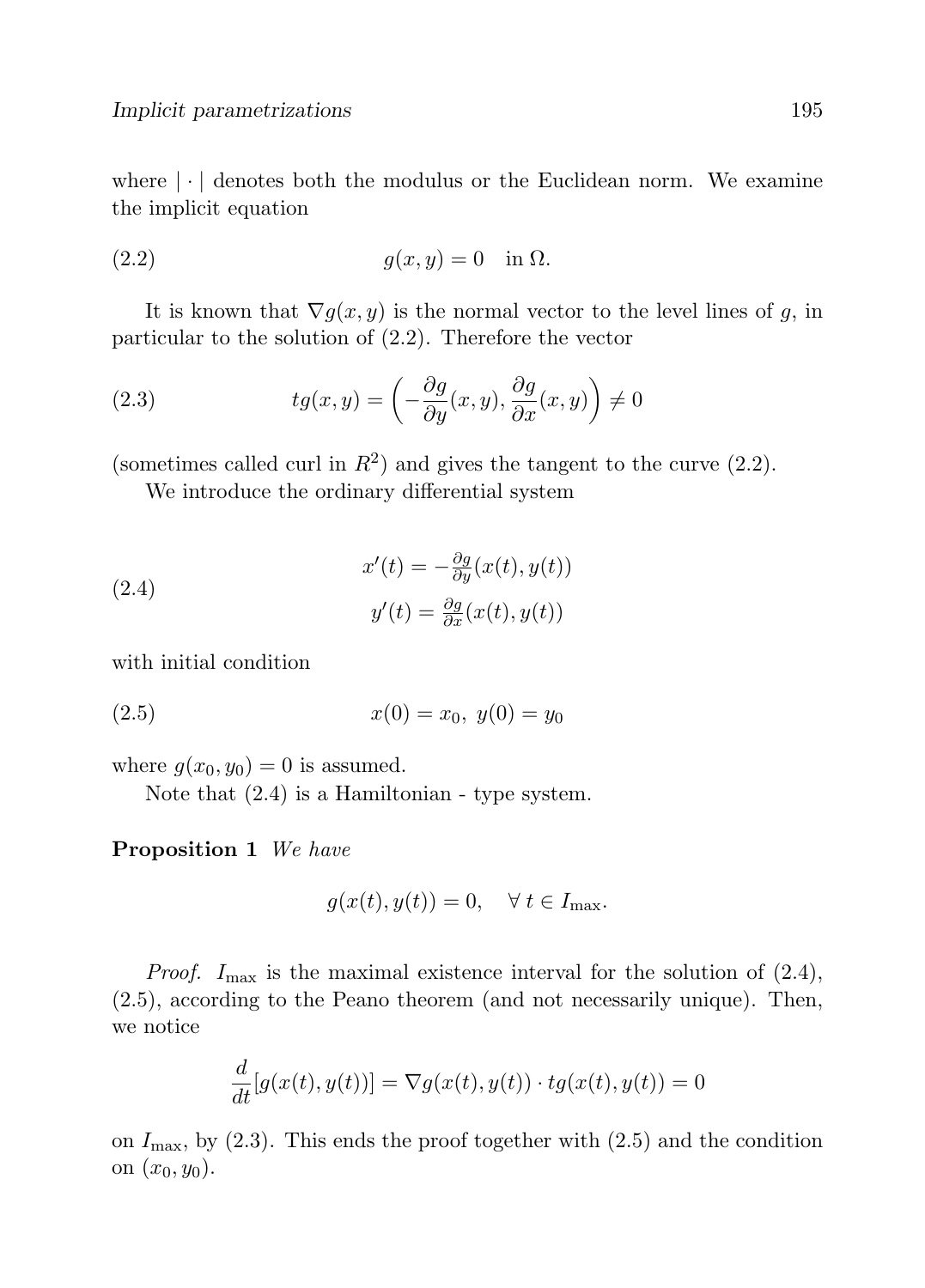**Remark 1** Assumption (2.1) amounts to  $|\nabla g(x, y)| > 0$  in this case. The same approach may be applied to general level curves  $g(x, y) = k$ ,  $k \in R$ , and  $\nabla g(x, y) = 0$  is allowed in this case. Therefore (2.1) is weaker than the classical condition. However, if  $\nabla q(x, y) = 0$ , then the system (2.4), (2.5) provides just the constant solution  $x(t) = x_0, y(t) = y_0$ .

Therefore, the interesting case remains  $\nabla q(x_0, y_0) \neq 0$ , and the solution of  $(2.4)$ ,  $(2.5)$  is in fact unique in the class of smooth simple curves (by the implicit function theorem and an argument involving  $(2.4)$ ). In particular, the solution of  $(2.4)$ ,  $(2.5)$  may have no self-intersection.

The system (2.4), (2.5) may be studied for  $g \in C^1(\Omega)$  or even weaker assumptions. Then, uniqueness may not be valid or constant solutions may occur.

**Remark 2** The equation  $(1.1)$ , in this case, becomes

$$
\frac{dy}{dx} = -\frac{g_x(x, y(x))}{g_y(x, y(x))}
$$

under hypothesis  $g_y(x_0, y_0) \neq 0$  and is clearly different from (2.4). The same remark for (1.2).

**Remark 3** Assumption  $(2.1)$  has been already used in  $[27]$ ,  $[28]$  in connection with shape optimization problems. The condition  $(2.1)$ , in arbitrary dimension is to be put in connection with an important property due to Stampacchia: if  $h \in H^1(R^d)$  and  $h = 0$  a.e. in  $E \subset R^d$  (some measurable subset), then  $\nabla h = 0$  a.e. in E. The statement may be found in Brezis [1], p.195 and a proof in Kinderlehrer and Stampacchia [13], p.51 (inside a more general theorem).

**Proposition 2** If  $g \in H^1(R^d)$ ,  $d \in N$  arbitrary, then the level sets of g have zero measure if  $|\nabla q| > 0$  a.e. in  $R^d$ 

Proof. This is a simple contradiction argument based on the Stampacchia property.

**Remark 4** The system  $(2.4)$  (and its extensions to dimension three in the next section) has the capacity to generate the complete solution of  $(2.2)$  between the critical points of g, even in case this is not the graph of a function. We suggest the name "implicit parametrization theorem" for such results.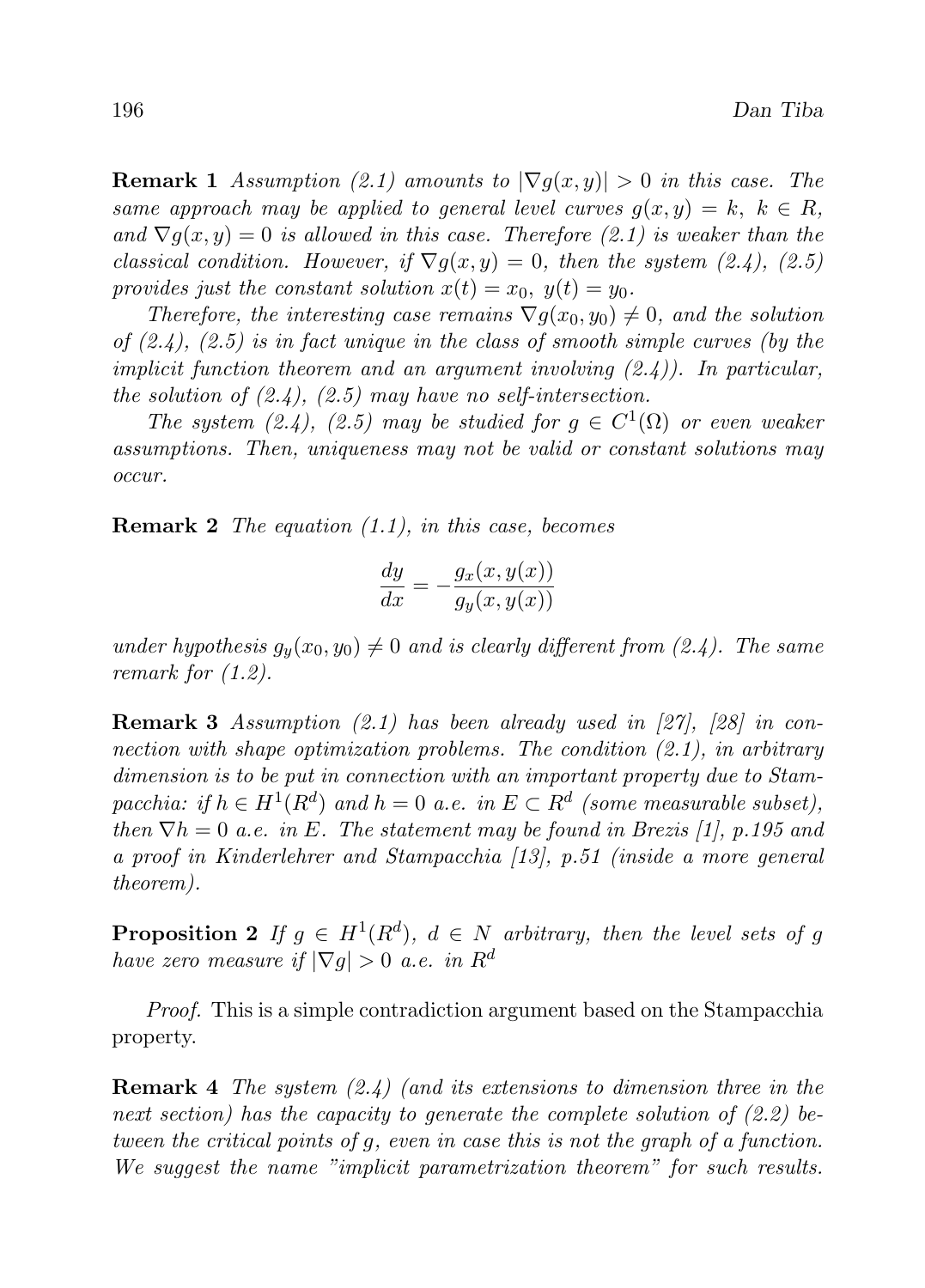In [9], the term "parametrization" is also used, with another sense (see Ch. 2C). In  $[14]$ , parametrizations constructed in a different way are used in Thm. 4.2.3., in the application of the homotopy method.

Let  $\Omega_1$  denote the open subset of  $\Omega$ 

$$
\Omega_1 = \Omega \setminus \{(x, y) \in \Omega; \ \nabla g(x, y) = 0\}.
$$

**Proposition 3** For any  $(x_0, y_0) \in \Omega_1$ , let  $(x(t), y(t))$  denote the level line of g passing through  $(x_0, y_0)$ , i.e. the solution of  $(2.4)$ ,  $(2.5)$ , and let  $(T_-, T_+)$ denote its maximal existence interval. If  $(x(t), y(t))$  is nonperiodic, then any accumulation point for  $t \to T_+$  is either the point at infinity or belongs to  $\partial\Omega_1$ .

*Proof.* This follows by  $(2.4)$ ,  $(2.5)$  and standard results for ordinary differential equations.

The solution is unique by Remark 1.

**Remark 5** If the solution of the Cauchy problem  $(2.4)$ ,  $(2.5)$  is periodic (which occurs when the corresponding level line is closed) then  $(T_-, T_+) =$  $(-\infty, +\infty)$  and the trajectory  $(x(t), y(t))$  is a compact subset of  $\Omega_1$ .

Let us consider now the perturbed implicit equation

(2.6) 
$$
\widetilde{g}(x, y, \lambda) = 0, (x, y) \in \Omega, \lambda \in U
$$

where  $U \subset R^m$  is open,  $0 \in U$  and  $\tilde{g}(x, y, 0) = g(x, y)$ .

For each  $\lambda \in U$ , we denote by  $(x_{\lambda}(t), y_{\lambda}(t)), t \in I_{\lambda} \subset R$ , the saturated solution of the system (2.4), (2.5) applied to  $\tilde{g}(\cdot,\cdot,\lambda)$ . We preserve the notation  $(x(t), y(t))$  for  $\lambda = 0$  and we assume that  $\tilde{g}(x, y, \lambda)$  is in  $C^1(\Omega \times U)$ with locally Lipschitzian gradient.

We introduce the perturbed system:

(2.7)  
\n
$$
x'_{\lambda}(t) = -\frac{\partial \widetilde{g}}{\partial y}(x_{\lambda}(t), y_{\lambda}(t), \lambda(t)),
$$
\n
$$
y'_{\lambda}(t) = \frac{\partial \widetilde{g}}{\partial x}(x_{\lambda}(t), y_{\lambda}(t), \lambda(t)),
$$
\n
$$
\lambda'(t) = 0,
$$
\n(2.8)  
\n
$$
x_{\lambda}(0) = x_{0}^{\lambda}, \qquad y_{\lambda}(0) = y_{0}^{\lambda}, \qquad \lambda(0) = \lambda.
$$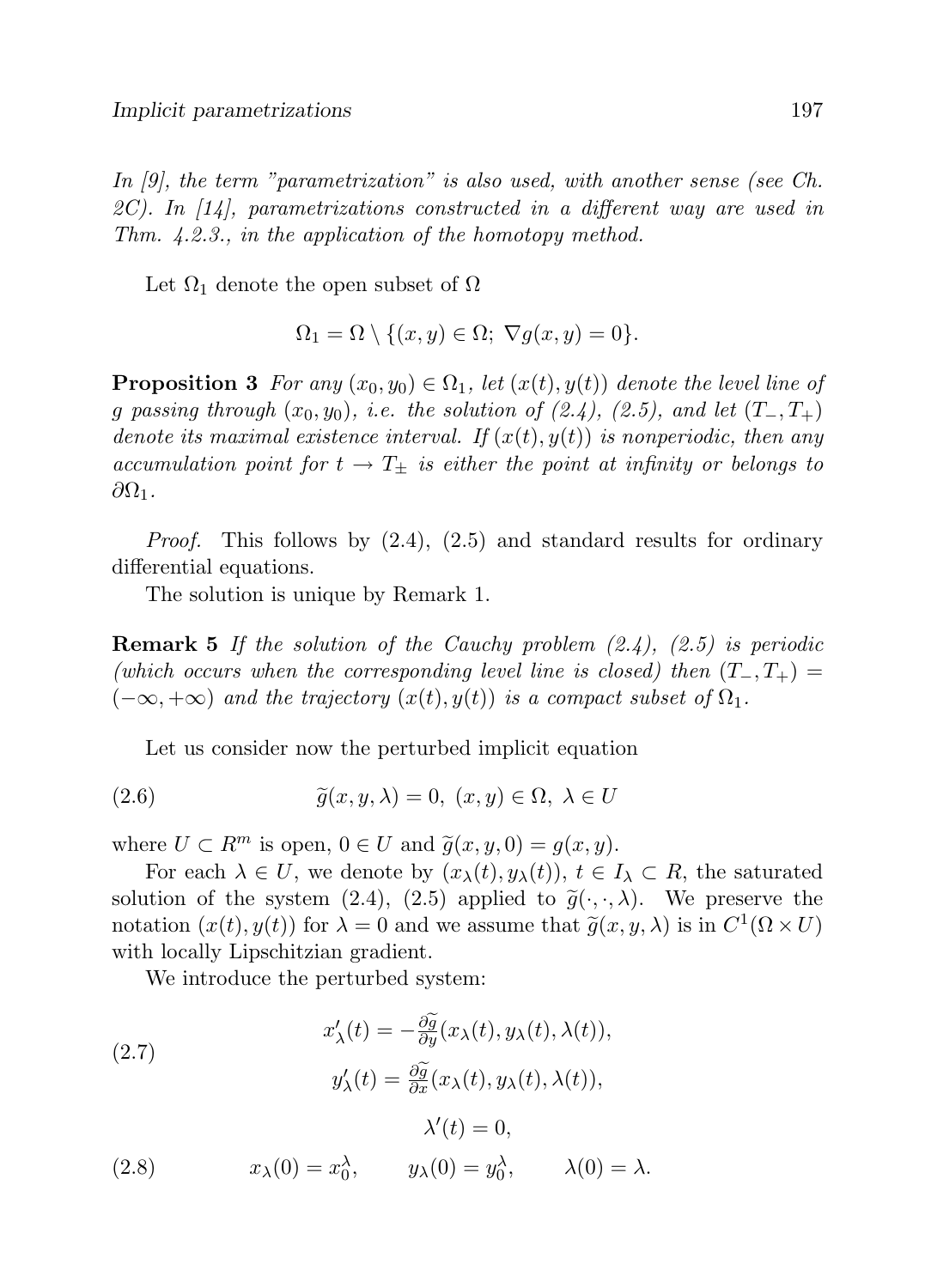**Proposition 4** Let  $(T_-, T_+)$  be the maximal existence interval of the unique solution of (2.7), (2.8) corresponding to  $(x_0, y_0) \in \Omega_1$  and  $\lambda = 0$  (that is the solution of  $(2.4)$ ,  $(2.5)$ ). For any  $\eta > 0$ , there is  $\varepsilon > 0$ , such that  $\textit{for any $\lambda$ with $|\lambda|$ < \varepsilon$ and any $x_0^{\lambda}$, $y_0^{\lambda}$ with $|x_0 - x_0^{\lambda}| + |y_0 - y_0^{\lambda}|$ < \varepsilon$,}$ the solution  $(x_\lambda, y_\lambda, \lambda)$  of (2.7), (2.8) is defined in  $[T_+ + \eta, T_+ - \eta]$  and the corresponding application is continuous from a ball around  $(x_0, y_0, 0)$  to  $C^1([T_- + \eta, T_+ - \eta])^2$ .

Proof. This is a standard application of the continuity results with respect to the initial conditions and to the parameters in ordinary differential equations.

**Remark 6** Clearly  $T_{-} < 0 < T_{+}$  and  $\eta$  may be choosen small enough such that  $T_{-} + \eta < 0 < T_{+} - \eta$ .

Remark 7 The results of Propositions 3, 4 may be immediately transposed to the implicit equation (2.2) and its perturbations with respect to the initial conditions (2.5) or with respect to parameters. Some results of this type were previously obtained by Ombach [19] by different methods.

It is possible to prove the locally Lipschitzian dependence on the initial conditions and the parameters, as known in the theory of ODE's. The hypothesis that  $\nabla \tilde{g}(x, y, \lambda)$  is locally Lipschitzian is the key point.

We consider now the case of critical points  $(x_0, y_0) \in \Omega$ ,  $g(x_0, y_0) = 0$ ,  $\nabla g(x_0, y_0) = 0$ . Hypothesis (2.1) is not fulfilled and we assume the existence of  $(\widehat{x}_n, \widehat{y}_n) \in \Omega$ ,  $(\widehat{x}_n, \widehat{y}_n) \to (x_0, y_0)$  for  $n \to \infty$  and  $\nabla g(\widehat{x}_n, \widehat{y}_n) \neq 0$ ,  $\forall n$ .

Since  $g \in C^1(\Omega)$ , we have  $g(\widehat{x}_n, \widehat{y}_n) = \varepsilon_n \to 0$  and  $\nabla g(\widehat{x}_n, \widehat{y}_n) \to 0$ . It may happen that  $g(\hat{x}_n, \hat{y}_n) = 0$ , for certain values of n, even for all (but this will play no role).

We denote by  $(x_n(t), y_n(t))$ ,  $t \in I_n$ , the solutions of the system  $(2.4)$ , associated to initial conditions  $x_n(0) = \hat{x}_n$ ,  $y_n(0) = \hat{y}_n$  and defined on some maximal interval  $I_n$ .

Let D be a "small" closed disc centered in  $(x_0, y_0) \in \Omega \subset R^2$ . Define the compact sets (see explanation below)

$$
T_n = \{(x, y) \in D; (x, y) = (x_n(t), y_n(t)), t \in I_n\}.
$$

Since D is "small", it is "far" from  $\partial\Omega$  and in the definition of  $T_n$  just some closed subinterval of  $I_n$  is in fact used, in general. However, by Proposition 3, it is possible that the trajectory  $(x_n(t), y_n(t))$  ends inside intD,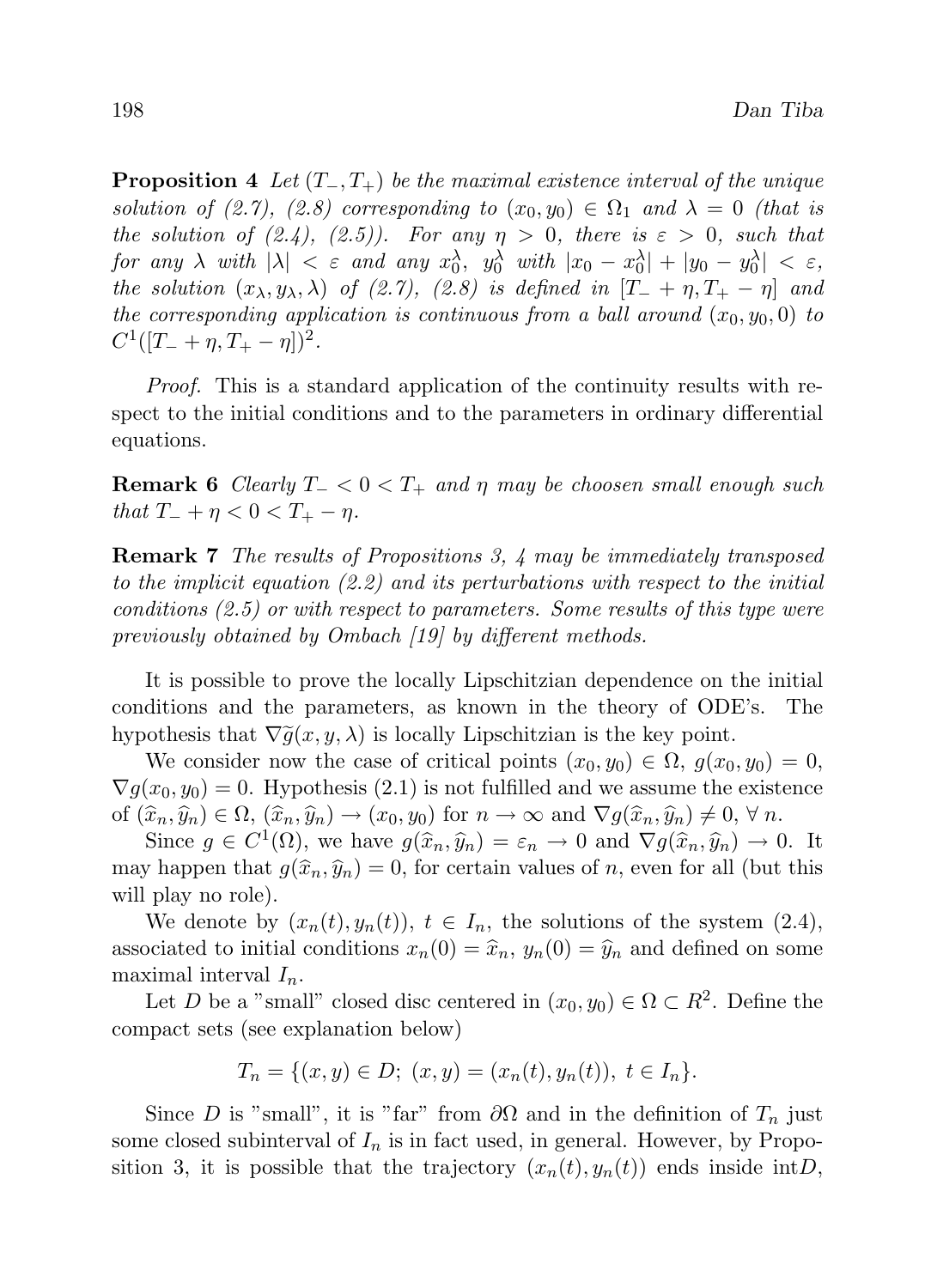in some critical point of  $g(\cdot, \cdot)$ . In such a case, the graph of the solution  $(x(t), y(t))$  may be extended with its limit point and the definition of  $T_n$ makes sense.

On a subsequence, we may assume,  $T_{n_k} \to T_\alpha$  in the Hausdorff - Pompeiu sense, [27]. Denote

$$
T=\mathop{\cup}\limits_{\alpha} T_{\alpha}
$$

where the union is taken after all the subsequences and all the sequences  $(\widehat{x}_n, \widehat{y}_n) \to (x_0, y_0)$  with  $\nabla g(\widehat{x}_n, \widehat{y}_n) \neq 0$ . Each  $T_\alpha$  is compact in  $R^2$ , but T may not be compact.

**Proposition 5** T is contained in the level set  $\{(x, y) \in \Omega; g(x, y) = 0\}.$ 

*Proof.* Let  $(x, y) \in T$  arbitrary. There is  $(x_n, y_n) \in T_n$  such that  $(x, y) =$  $\lim_{n\to\infty}(x_n, y_n)$ , due to the definition of the Hausdorff - Pompeiu metric.

Then  $g(x, y) = \lim g(x_n, y_n) = \lim \varepsilon_n = 0.$ 

**Definition 1** If  $g(x_0, y_0) = 0$  and  $\nabla g(x_0, y_0) = 0$ , we call the set T defined above as a local generalized solution of  $(2.2)$  in  $\Omega \subset R^2$ .

Remark 8 The definition may be extended to higher dimension (see next section). The converse of Proposition 5 is not necessarily true.

The construction of T around a critical point  $(x_0, y_0)$  cannot provide, in principle, all the components in  $\Omega$  of the null level set of g. In many critical cases (for instance at local extremum points of  $g(\cdot, \cdot)$ ) T is just that point and coincides in such cases with the solution of  $(2.4)$ ,  $(2.5)$ .

It is also clear that by enlarging  $D \to \Omega$  (D may be just a compact set with nonvoid interior), we can extend  $T$  and obtain what we call the *generalized solution* of  $(2.2)$  in  $\Omega$ .

**Remark 9** Notice as well that the solution of  $(2.4)$ ,  $(2.5)$  (and, consequently, of the implicit parametrization theorem) in the nondegenerate case is a generalized solution too. If  $(x_n, y_n) \rightarrow (x_0, y_0)$  and  $\nabla g(x_0, y_0) \neq 0$ , then  $\nabla g(x_n, y_n) \neq 0$ , the obtained trajectories will satisfy locally the above Hausdorff-Pompeiu convergence property by the continuity with respect to the initial conditions. We get that  $T$  (see Def.1) is contained in the trajectory of (2.4) associated to  $(x_0, y_0)$ . The equality follows by taking  $(x_n, y_n) \rightarrow$  $(x_0, y_0), g(x_n, y_n) = 0, \nabla g(x_n, y_n) \neq 0$ . Then, the corresponding solution to  $(2.4)$  coincides with that associated to  $(x_0, y_0)$  by the uniqueness property. By Def.1, we see that T is exactly the trajectory associated to  $(2.4)$ ,  $(2.5)$ .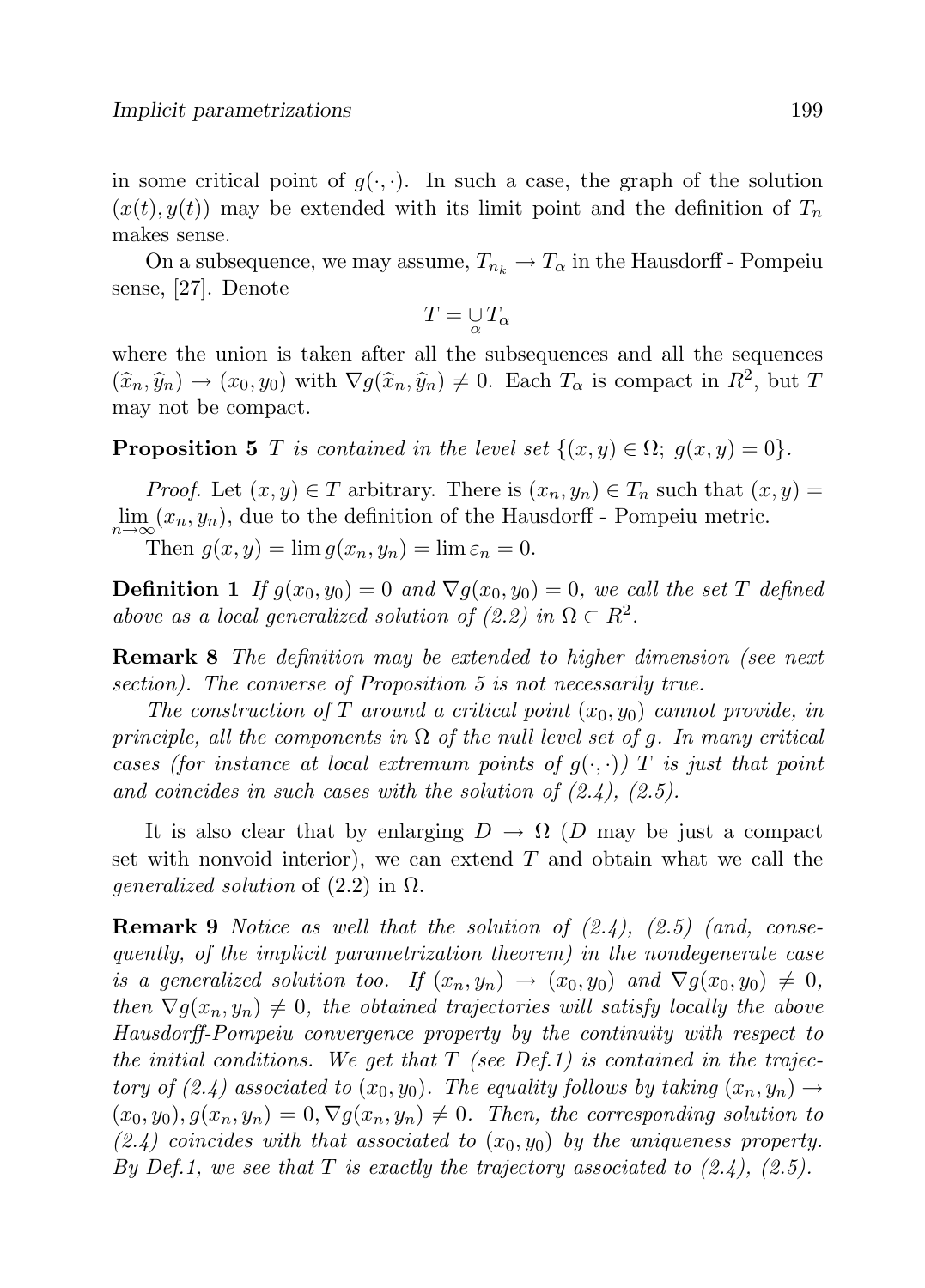Example 1 The construction in Proposition 5 is motivated by the example

$$
g(x, y) = x^2 - y^2
$$

around  $(0, 0)$ . Clearly one obtains the complete solution of  $q(x, y) = 0$  by the above construction.

Notice the "nonuniqueness" of the solution, in the classical terminology.

We shall continue our study with differentiability properties. We consider the following simplified setting:

$$
(2.9) \t\t g(x,y) + \lambda h(x,y) = 0
$$

where  $\lambda \in R$  and  $h: \Omega \to R$  is of class  $C^1$  and we assume

$$
(2.10) \t\t\t h(x_0, y_0) = 0.
$$

The implicit relations (2.9), (2.10) may be viewed as a perturbation of  $(2.2), (2.5)$ . The aim is to associate to the implicit equation  $(2.2)$ , an "equation in variations" as in the theory of ODE's. More general perturbations may be considered instead of  $(2.9)$ . The condition  $(2.10)$  is somewhat necessary - in this way the perturbed trajectories defined by (2.9) are in some "neighbourhood" of the solution of the problem (2.2), (2.5).

Remark 10 The equation (2.2) may have at least two solutions "far" from each other, one satisfying  $g(x_0, y_0) = 0$  and another one satisfying  $g(x_1, y_1) =$ 0 with  $(x_0, y_0) \neq (x_1, y_1)$  and "far away". If (2.10) is not valid and, for instance,  $h(x_1, y_1) = 0$ , then (2.9) would approximate clearly the second component of the solution of  $(2.2)$  and not the solution of  $(2.2)$ ,  $(2.5)$ . However, it is possible to work even without condition (2.10), by performing certain modifications in what follows. For simplicity, we discuss here just the relations (2.9), (2.10).

To them, we associate the differential system

(2.11) 
$$
x'_{\lambda} = -\frac{\partial g}{\partial y}(x_{\lambda}, y_{\lambda}) - \lambda \frac{\partial h}{\partial y}(x_{\lambda}, y_{\lambda}),
$$

$$
y'_{\lambda} = \frac{\partial g}{\partial x}(x_{\lambda}, y_{\lambda}) + \lambda \frac{\partial h}{\partial x}(x_{\lambda}, y_{\lambda}),
$$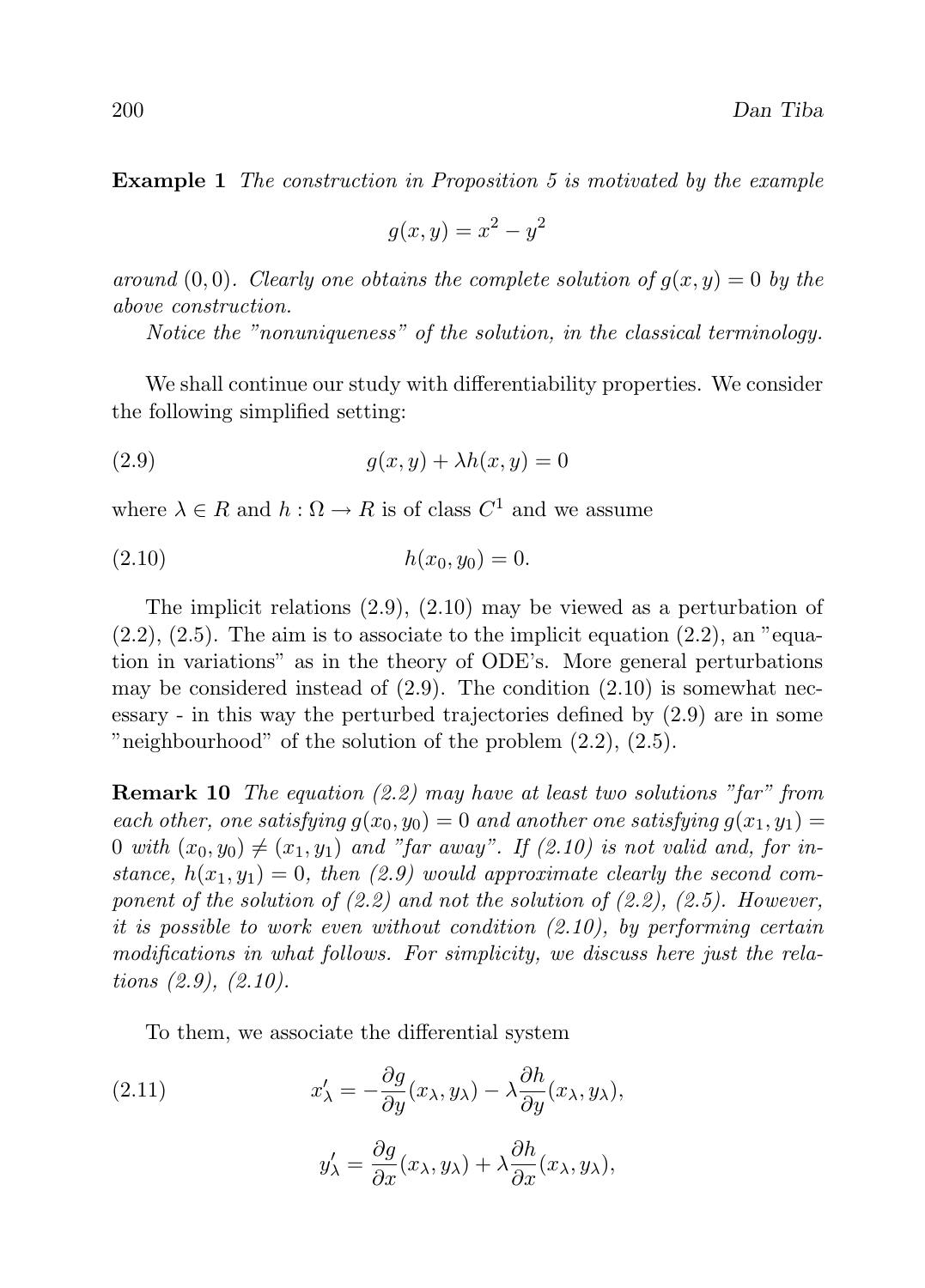(2.12)  $x_{\lambda}(0) = x_0, \qquad y_{\lambda}(0) = y_0$ that is a direct extension of  $(2.4)$ ,  $(2.5)$ .

By Proposition 4, there is some compact interval I with  $0 \in \text{Int}$  such that the solutions of  $(2.4)$ ,  $(2.5)$  and of  $(2.11)$ ,  $(2.12)$  (for  $|\lambda|$  sufficiently small) are defined on  $I$ .

Denote by 
$$
z_{\lambda} = \frac{x_{\lambda} - x}{\lambda}
$$
,  $w_{\lambda} = \frac{y_{\lambda} - y}{\lambda}$ ,  $t \in I$ ,  $\lambda \neq 0$ .

**Proposition 6** Assume that  $g \in C^2(\Omega)$  and  $h \in C^1(\Omega)$  with locally Lipschitzian derivatives of the highest order. We have  $z_{\lambda} \to z$ ,  $w_{\lambda} \to w$  in  $C^1(I).$ 

Moreover, we get  $(2.20)$ ,  $(2.21)$  as the system in variations satisfied by  $(z, w)$  and defined on the same interval as the solution in  $(2.4)$ ,  $(2.5)$ .

*Proof.* Subtracting (2.11), (2.4) and dividing by  $\lambda$ , we infer

(2.13) 
$$
z'_{\lambda} = -\frac{1}{\lambda} \left( \frac{\partial g}{\partial y}(x_{\lambda}, y_{\lambda}) - \frac{\partial g}{\partial y}(x, y) \right) - \frac{\partial h}{\partial y}(x_{\lambda}, y_{\lambda}), \ t \in I,
$$

$$
w'_{\lambda} = \frac{1}{\lambda} \left( \frac{\partial g}{\partial x}(x_{\lambda}, y_{\lambda}) - \frac{\partial g}{\partial x}(x, y) \right) + \frac{\partial h}{\partial x}(x_{\lambda}, y_{\lambda}), \ t \in I,
$$

$$
(2.14) \qquad z_{\lambda}(0) = w_{\lambda}(0) = 0.
$$

By Proposition 4, we have that  $(x_{\lambda}, y_{\lambda}) \rightarrow (x, y)$  in  $C^{1}(I)^{2}$ , for  $\lambda \rightarrow 0$ . Under our assumptions, (2.13) may be rewritten as follows

(2.15) 
$$
z'_{\lambda} = -\nabla \left[ \frac{\partial g}{\partial y} (\theta_{\lambda}, \mu_{\lambda}) \right] \cdot (z_{\lambda}, w_{\lambda}) - \frac{\partial h}{\partial y} (x_{\lambda}, y_{\lambda}),
$$

$$
w'_{\lambda} = \nabla \left[ \frac{\partial g}{\partial x} (\tilde{\theta}_{\lambda}, \tilde{\mu}_{\lambda}) \right] \cdot (z_{\lambda}, w_{\lambda}) + \frac{\partial h}{\partial x} (x_{\lambda}, y_{\lambda}),
$$

where  $(\theta_{\lambda}, \mu_{\lambda})$  and  $(\tilde{\theta}_{\lambda}, \tilde{\mu}_{\lambda})$  are some intermediary points on the segment between  $(x_{\lambda}, y_{\lambda})$ ,  $(x, y)$  and the mean value theorem is applied. Moreover,  $(\theta_\lambda, \mu_\lambda) \to (x, y), (\tilde{\theta}_\lambda, \tilde{\mu}_\lambda) \to (x, y)$  uniformly in I, for  $\lambda \to 0$ . We also get

(2.16) 
$$
\nabla \left[ \frac{\partial g}{\partial y} (\theta_\lambda, \mu_\lambda) \right] \to \nabla \left[ \frac{\partial g}{\partial y} (x, y) \right],
$$

(2.17) 
$$
\nabla \left[ \frac{\partial g}{\partial x} (\widetilde{\theta}_{\lambda}, \widetilde{\mu}_{\lambda}) \right] \to \nabla \left[ \frac{\partial g}{\partial x} (x, y) \right],
$$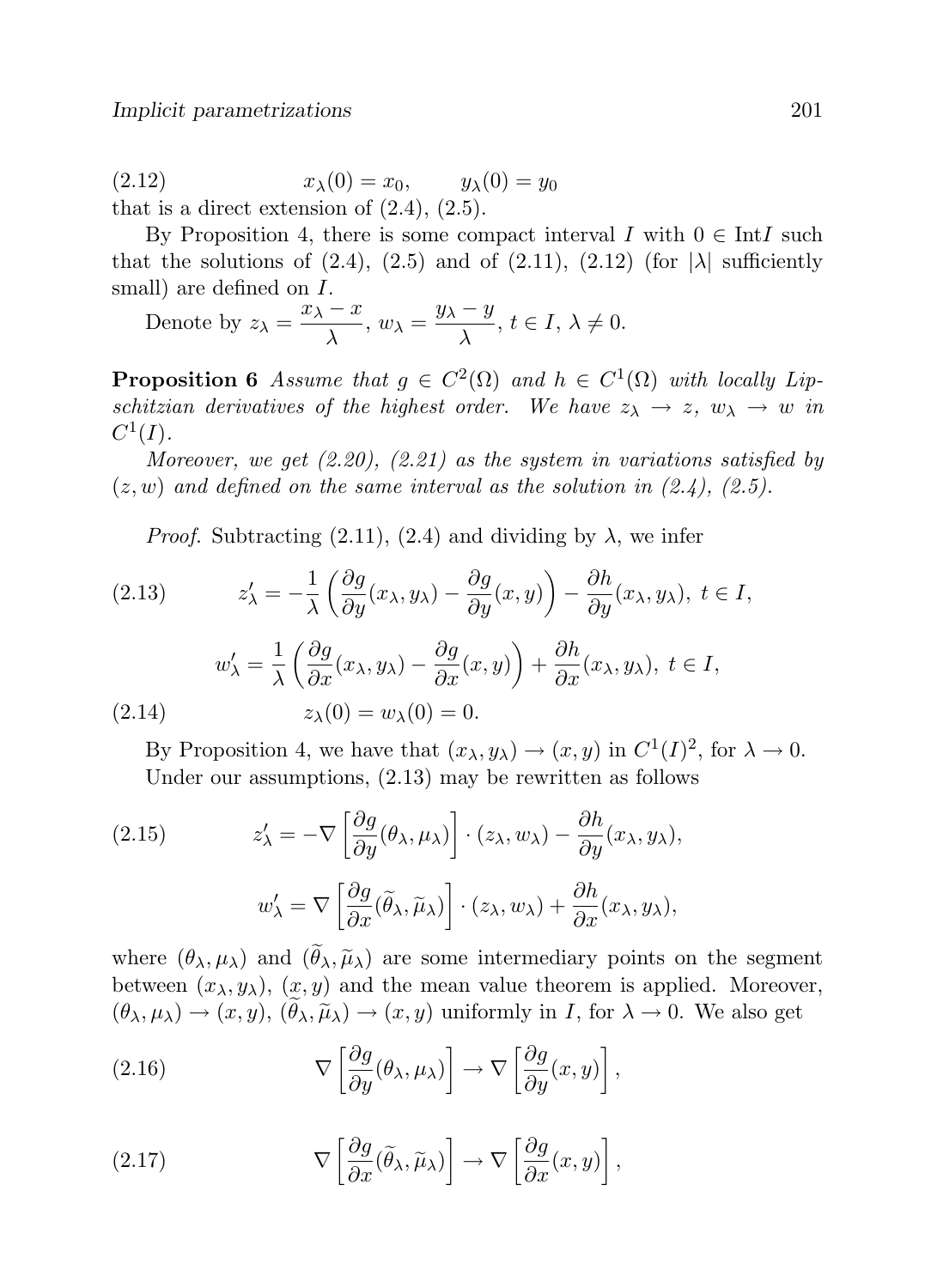(2.18) 
$$
\frac{\partial h}{\partial y}(x_{\lambda}, y_{\lambda}) \to \frac{\partial h}{\partial y}(x, y),
$$

(2.19) 
$$
\frac{\partial h}{\partial x}(x_{\lambda}, y_{\lambda}) \to \frac{\partial h}{\partial x}(x, y),
$$

in  $C^1(I)^2$ , respectively  $C(I)$ , due to the hypotheses on g, respectively h.

From (2.15) - (2.19), by the Gronwall lemma, we get that  $(z_\lambda, w_\lambda)$  is bounded in  $C(I)^2$  and in  $C^1(I)^2$ , again by (2.15). Then, on a subsequence, by the Arzela - Ascoli theorem,  $z_{\lambda} \to z$ ,  $w_{\lambda} \to w$  in  $C(I)$ . The convergence is valid in  $C^1(I)$ , due to  $(2.15)$ .

One can pass to the limit in (2.15) and infer:

(2.20) 
$$
z' = -\nabla \left[ \frac{\partial g}{\partial y}(x, y) \right] \cdot (z, w) - \frac{\partial h}{\partial y}(x, y), \text{ in } I,
$$

$$
w' = \nabla \left[ \frac{\partial g}{\partial x}(x, y) \right] \cdot (z, w) + \frac{\partial h}{\partial x}(x, y), \text{ in } I,
$$

$$
z(0) = w(0) = 0.
$$

All the above convergences are valid without taking subsequences since the solution of  $(2.20)$ ,  $(2.21)$  is unique.

The system (2.20), (2.21) is the system in variations corresponding to  $(2.4)$ ,  $(2.5)$  and the variations  $(2.9)$ ; it is linear and its unique solution is defined exactly on the domain of definition of the solution to (2.4), (2.5).

Remark 11 More general perturbations, as in Proposition 4, may be discussed instead of (2.9) and "equations in variations" may be obtained. It is not clear how to express the equation in variations (2.20) as an implicit function relation. It is in fact the equation in variations associated to  $(2.2)$ .

The choice  $(2.9)$  of the perturbations of  $(2.2)$  is motivated by possible applications in shape optimizations problems, Tiba et al. [27], [28] (the socalled "functional variations" in shape optimization). We underline that, in this setting, the two dimensional case plays a particularly important role.

## 3 Dimension three

There are two subcases that we shall consider here. The first one can be treated via ordinary differential equations:

(3.1) 
$$
F(x, y, z) = 0, G(x, y, z) = 0
$$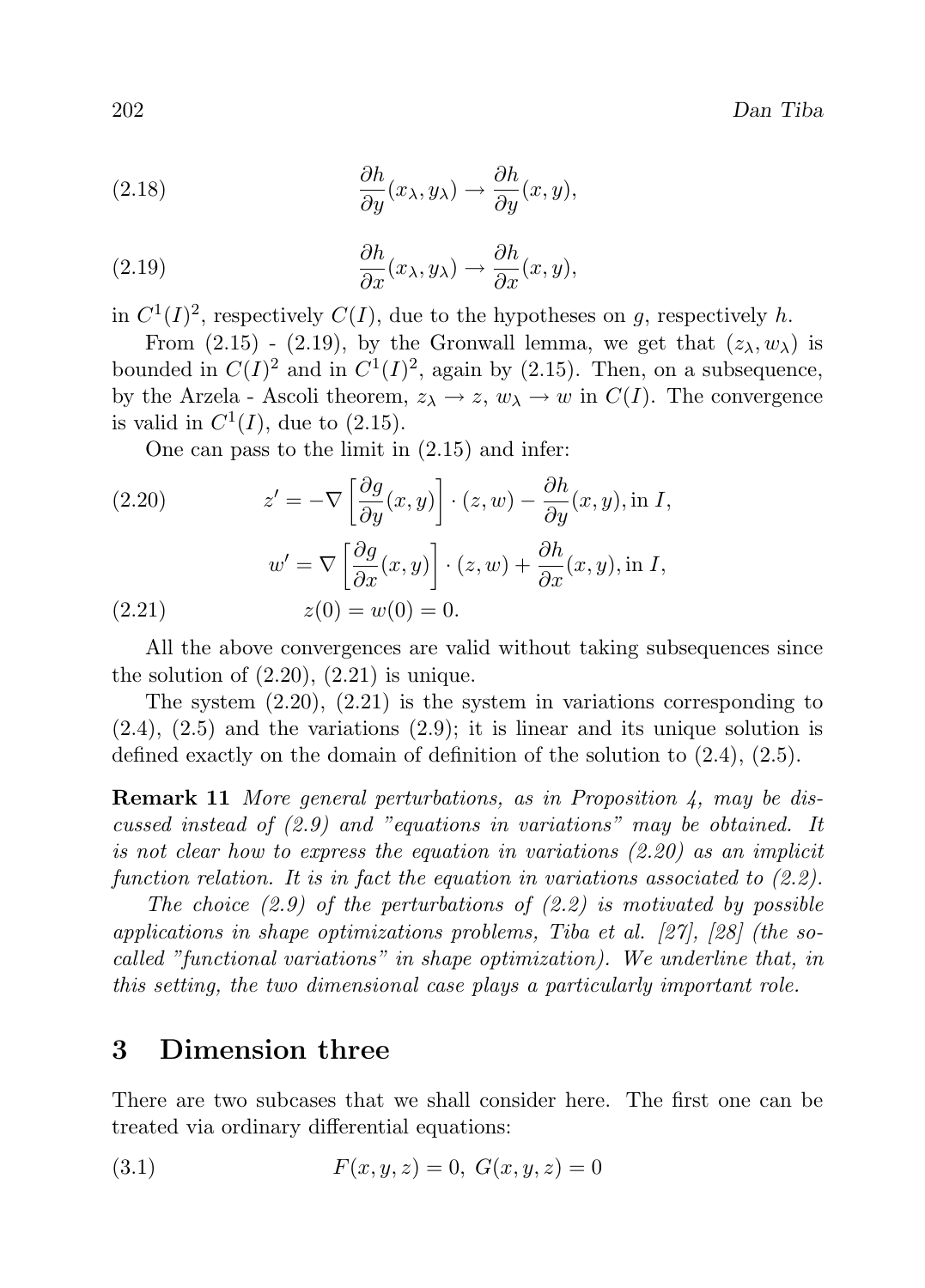where  $F, G: \Omega \subset \mathbb{R}^3 \to \mathbb{R}$  are in  $C^1(\Omega)$ ,  $\Omega$  open and

(3.2) 
$$
\frac{D(F,G)}{D(y,z)} \neq 0 \quad \text{in } \Omega.
$$

By (3.2), the mappings in (3.1) are independent Nicolescu [17], Rudin [23]. The implicit function theorem can be applied, but we shall construct an implicit parametrization solving (3.1).

Let  $n_1 = \nabla F(x, y, z), n_2 = \nabla G(x, y, z)$  denote the normal vectors to the two "surfaces" defined by  $F$ , respectively  $G$ . They are not colinear due to (3.2) and  $\bar{\theta} = n_1 \times n_2$  is nonzero in  $\Omega$ .

Intuitively,  $\bar{\theta}$  represents the tangent to the "curve" obtained as the intersection of the two "surfaces" mentioned above.

0

We introduce the ordinary differential system

(3.3)  

$$
x'(t) = \theta_1(t),
$$

$$
y'(t) = \theta_2(t),
$$

$$
z'(t) = \theta_3(t)
$$

with the initial condition

(3.4) 
$$
x(0) = x_0, \ y(0) = y_0, \ z(0) = z_0,
$$

where  $(x_0, y_0, z_0)$  satisfies (3.1). By the Peano theorem, the system (3.3), (3.4) has at least one solution defined on some maximal existence interval  $I_{\text{max}}$ , around 0.

### Proposition 7 We have

$$
F(x(t), y(t), z(t)) = G(x(t), y(t), z(t)) = 0, \forall t \in I_{\text{max}}.
$$

Proof.

$$
\frac{d}{dt}G(x(t), y(t), z(t)) = G_x \theta_1(t) + G_y \theta_2(t) + G_z \theta_3(t) =
$$
\n
$$
= G_x(F_x G_z - F_z G_y) + G_y(F_z G_x - F_x G_z) + G_z(F_x G_y - F_y G_x) = 0
$$

by the definition of the vector product. Similarly for the first relation and the proof is finished.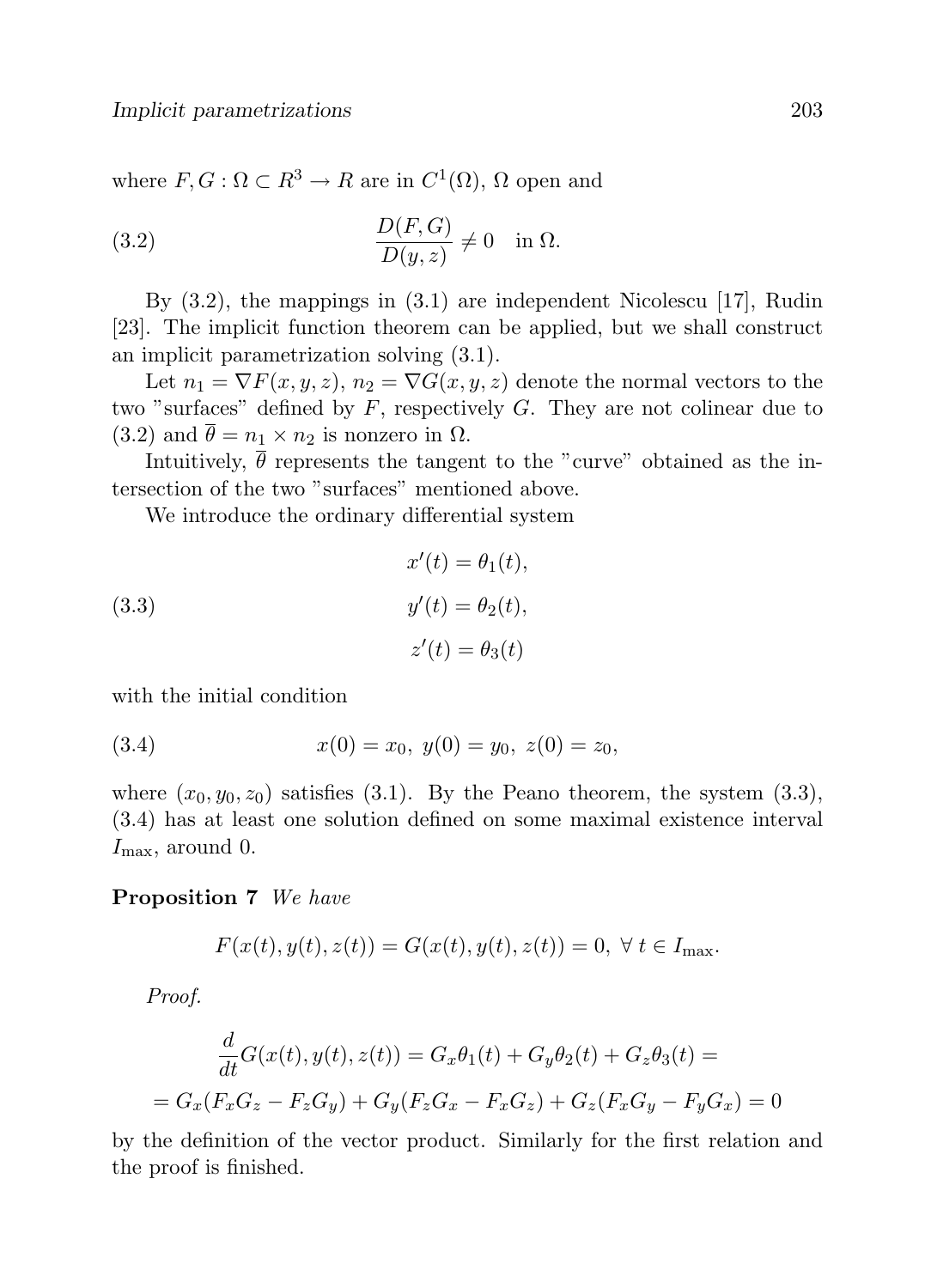**Remark 12** In fact, the hypothesis used in Proposition 7 is that  $n_1, n_2$  are not colinear, that is the rank of the matrix  $\frac{D(F,G)}{D(x,y,z)}$  is equal to 2. This case is considered in Miric $\tilde{a}$  [16] as well and the equation (1.1) is different from (3.3).

The system  $(3.3)$ ,  $(3.4)$  makes sense even without the rank 2 condition, but in this case the solution is constant.

We discuss now the second case (of just one equation):

$$
(3.5) \t\t f(x,y,z) = 0
$$

which is assumed to be satisfied at least in some  $(x_0, y_0, z_0) \in \Omega$  and  $f \in$  $C^1(\Omega)$ .

Relation (3.5) has as solution a surface S contained in  $\Omega$ , under appropriate assumptions that we don't detail here.

Assume that S has the parametrization  $(\varphi(u, v), \psi(u, v), \xi(u, v)), (u, v) \in$  $\omega \subset R^2$  open subset.

The tangent vectors to S are  $(\varphi_u, \psi_u, \xi_u)$  and  $(\varphi_v, \psi_v, \xi_v)$  and the normal vector is obtained as their vector product. It is colinear with  $\nabla f(x, y, z)$ . We consider the system (formally):

(3.6)  
\n
$$
\psi_u \xi_v - \xi_u \psi_v = f_x(\varphi, \psi, \xi),
$$
\n
$$
\xi_u \varphi_v - \varphi_u \xi_v = f_y(\varphi, \psi, \xi),
$$
\n
$$
\varphi_u \psi_v - \psi_u \varphi_v = f_z(\varphi, \psi, \xi),
$$

together with the condition

(3.7)  $\varphi(u_0, v_0) = x_0, \ \psi(u_0, v_0) = y_0, \ \xi(u_0, v_0) = z_0$ 

in some point  $(u_0, v_0) \in \omega$ . In relation (3.6), the variables  $(u, v) \in \omega$  are omitted.

**Proposition 8** If  $\varphi, \psi, \xi \in C^1(\omega)$  satisfy the system (3.6), (3.7), then  $f(\varphi(u, v), \psi(u, v), \xi(u, v)) = 0, \forall (u, v) \in \omega.$ 

*Proof.* The derivatives with respect to  $u, v \in \omega$  of the composed function are null. This follows by direct computation as in the previous Proposition 7.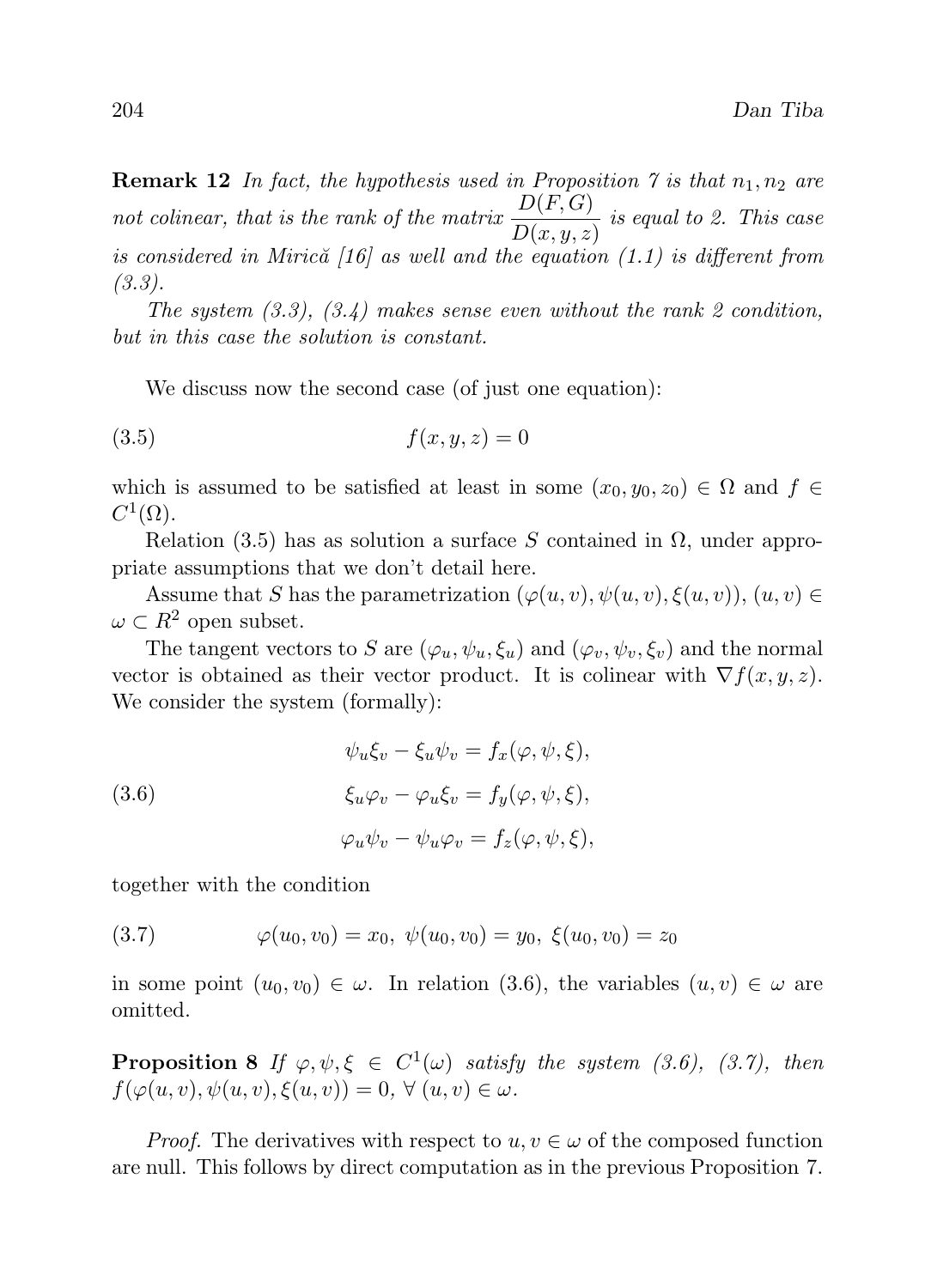**Remark 13** The existence or the uniqueness of the solution for  $(3.6)$ ,  $(3.7)$ are not easy and we don't discuss them here. The system  $(3.6)$ ,  $(3.7)$  is clearly different from  $(1.1)$  or  $(1.2)$ .

Remark 14 We notice the supplementary relations

(3.8)  $\varphi_u f_x(\varphi, \psi, \xi) + \psi_u f_u(\varphi, \psi, \xi) + \xi_u f_z(\varphi, \psi, \xi) = 0,$ 

(3.9) 
$$
\varphi_v f_x(\varphi, \psi, \xi) + \psi_v f_y(\varphi, \psi, \xi) + \xi_v f_z(\varphi, \psi, \xi) = 0.
$$

They are not independent from  $(3.6)$  as one may check by a simple computation. In certain cases according to the form of  $f(\cdot,\cdot,\cdot)$  one may select three independent advantageous relations from  $(3.6)$ ,  $(3.8)$ ,  $(3.9)$ . The equations  $(3.6)$  seem simpler than in Ciarlet [4], p.50 or p.111. Starting with  $(1.1)$ , a simpler system than  $(3.6)$  is obtained in  $[14]$ . The advantage of  $(3.6)$  is that it may be written even in the critical case.

Remark 15 Another approach for the reconstruction of S, is to generate a family of level curves, corresponding to "any" fixed  $z$  (for instance):

$$
x'(t) = -f_y(x(t), y(t), z(t)),
$$
  
\n
$$
y'(t) = f_x(x(t), y(t), z(t)),
$$
  
\n
$$
z'(t) = 0,
$$

 $(x(0), y(0), z(0)) = (x_0, y_0, z) \in \Omega,$ 

where  $t \in I_z$ , some interval around 0, depending on z. Notice that the above system formally generates a parametrization  $[x(t, z), y(t, z), z]$  locally around  $(x_0, y_0, z_0)$ , for S.

Remark 16 Propositions 7, 8 show one way for the solution of the implicit function (implicit parametrization) problem in arbitrary (finite) dimension. Depending on the number of the independent equations (compared with the space dimension) an appropriate form of the parametrization may be choosen for the manifold that formally should give the solution. Then normal and tangent vectors may be constructed. The comparison with the gradient (Jacobian matrix) gives the equations that should provide the solution of the implicit parametrization problem. The analysis of the existence and of uniqueness properties of such systems of PDE's (compare  $(3.6)$ ) may be rather complex. A direct solution is indicated in  $[14]$ , Ch. 4.1., in a simpler case. One may extend Definition 1 to the degenerate case, both for (3.1) or (3.5).

Acknowledgement. This work was supported by Grant 145/2011 of CNCS, Romania.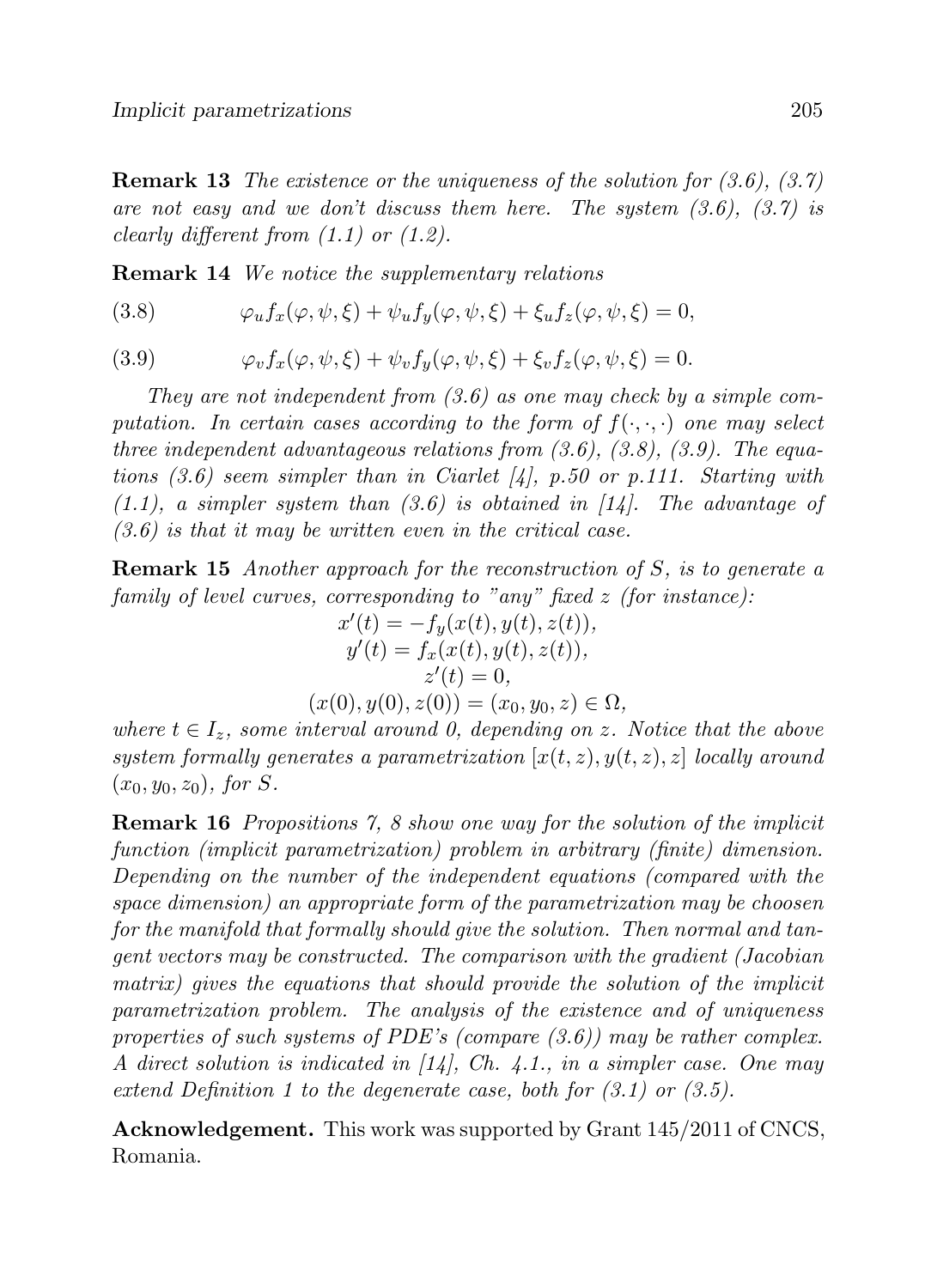# References

- [1] H. Brezis. *Analyse Fonctionelle, Théorie et Applications*. Masson, Paris (1983).
- [2] D. Bridges, C. Calude, B. Pavlov, D. Stefănescu. The constructive implicite function theorem and applications in mechanics. CDMCTS. - 070 (1997).
- [3] H. C. Chang, W. He, N. Prabhu. The analytic domain in the implicit function theorem.  $JIPAM$ . vol. 4, no. 1 (2003).
- [4] Ph. Ciarlet. Introduction to linear shell theory. *Gauthier Villars*  $\mathcal{B}$ Elsevier. Paris (1998).
- [5] G. Citti, M. Manfredini. Implicit function theorem in Carnot Carathéodory spaces. *Comm. Cont. Math.* vol. 8, no. 5 (2006), p. 657-680.
- [6] F. H. Clarke. Optimization and nonsmooth analysis. Canad. Math Soc. Ser. Monograph and Adv.Texts, J. Wiley and Sons, New York (1983).
- [7] M. Cristea. A note on global implicit function theorem. JIPAM. vol. 8(4) (2007).
- [8] H. Diener, P. Schuster. Uniqueness, continuity and the existence of implicit functions in constructive analysis. LMS J. Comput. Math. 14 (2011), p. 122-136.
- [9] A. L. Dontchev, R. T. Rockafellar. Implicit functions and solution mappings. Springer (2009).
- [10] S. S. Ge, W. Zhang. A global implicit function theorem without initial point and its applications to control of non-affine systems of high dimensions. J. Math. Anal. Appl. 313 (2006), p. 251-261.
- [11] J. M. Holtzman. Explicit  $\varepsilon$  and  $\delta$  for the implicit function theorem. SIAM Review. vol. 12, no. 2 (1970), p. 284-286.
- [12] K. Jittorntrum. An implicit function theorem. JOTA. 25(4) (1978).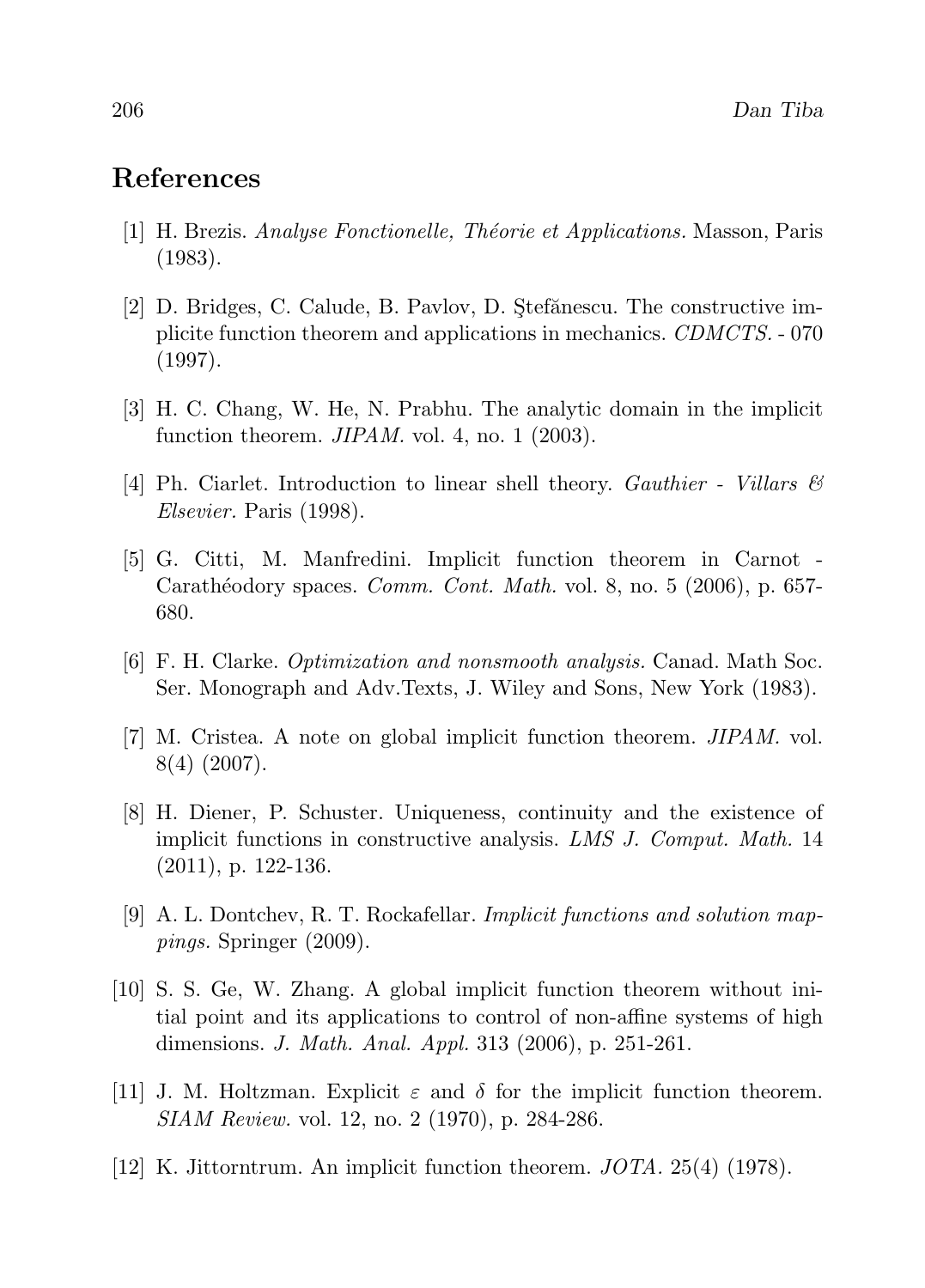- [13] D. Kinderlehrer, G. Stampacchia. An introduction to variational inequalities and their applications. Pure and Appl. Math., vol. 88, Academic Press, New York (1980).
- [14] S. G. Krantz, H. R. Parks. The implicit function theorem, history theory and applications. Birkhäuser, Boston MA (2002).
- [15] S. Kumagai. An implicit function theorem Comment. JOTA. 31(2) (1980), p. 285-288.
- $[16]$  St. Mirica. *Ecuatii diferentiale și cu derivate partiale*. Univ. of Bucharest, Bucharest (1989).
- [17] M. Nicolescu, N. Dinculeanu, S. Marcus. Analiză Matematică. vol. I, Editura Didactică și Pedagogică, Bucharest (1971).
- [18] R. S. Palais. Natural operations on differential forms. Trans. Amer. Math. Soc. vol. 92 (1959), p. 125-141.
- [19] J. Ombach. Continuous dependence in the implicit function theorem. Z. N. Univ. Jagiellonskiego. vol. DXXX, Prace Mat. 21 (1979), p. 123-131.
- [20] S. Osher, J. A. Sethian. Fronts propagating with curvature dependent speed: alghorithms based on Hamilton-Jacobi formulations. J. Comput. Phys. 79 (1988), p. 12-49.
- [21] S. M. Robinson. An implicit function theorem for a class of nonsmooth functions. Math. Op. Res. vol. 16, no. 2 (1991), 292-309.
- [22] W. C. Rheinboldt. Local mapping relations and global implicit function theorems. Trans. Amer. Soc. vol. 138 (1969), p. 183-198.
- [23] W. Rudin. Real and complex analysis. Mc Graw Hill, New York (1987).
- [24] J. A. Sethian. Level set methods. Cambridge Univ. Press, Cambridge, MA (1996).
- [25] A. D. Sokal. A ridiculously simple and explicit implicit function theorem. Séminaire Lothariagien de Combinatoire. 61 A (2009).
- [26] J. A. Thorpe. Elementary topics in differential geometry. Springer-Verlag (1979).